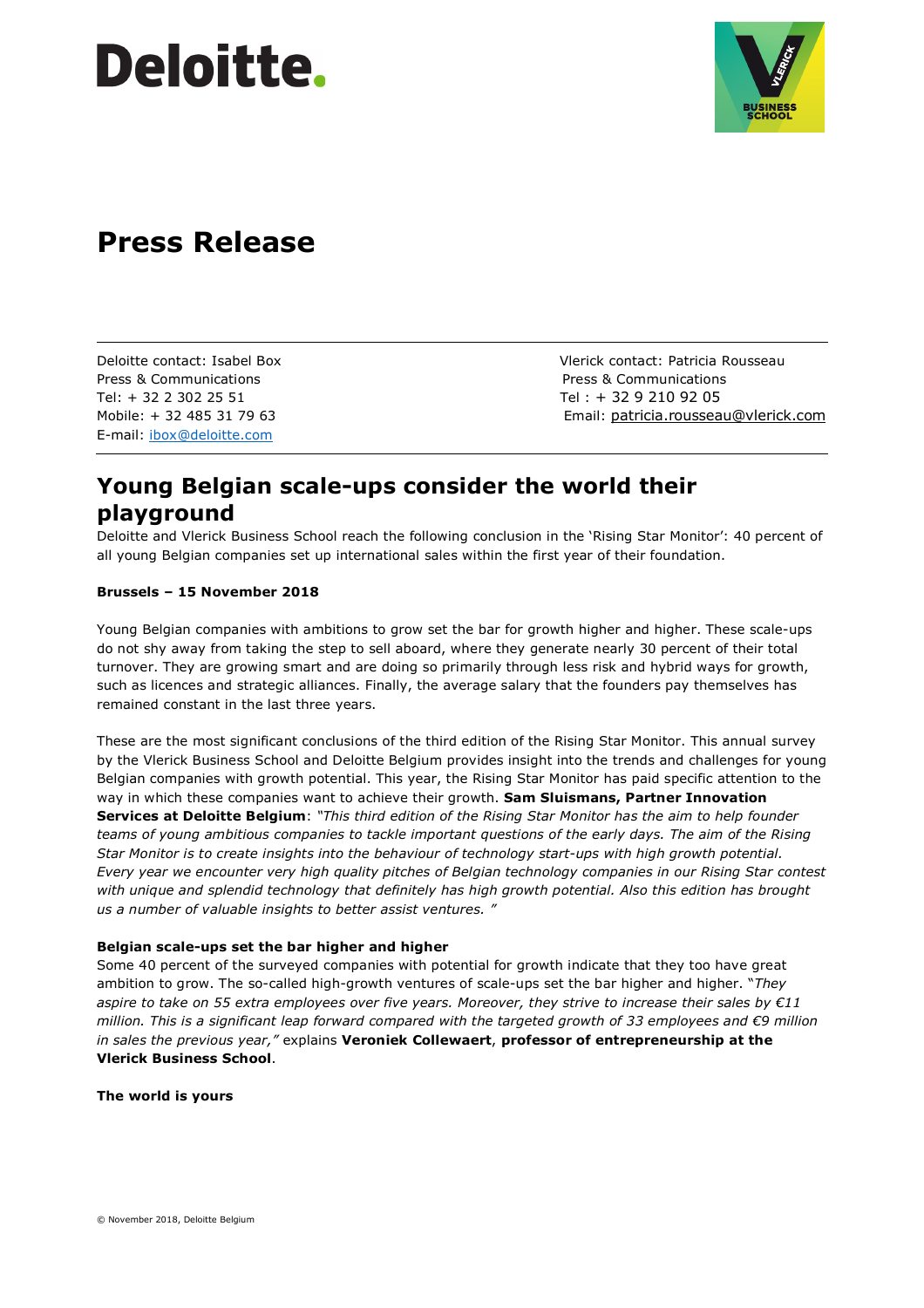## Deloitte. Ī



Having ambition is one thing, but actually achieving such growth is another kettle of fish. The Rising Star Monitor 2018 has consequently paid specific attention to the way in which the surveyed companies achieve their growth ambition.

Increasing globalisation and technological progress make internationalisation a viable option for small startups too. Nearly half of Belgian companies with growth potential indicate that, in spite of their average age of 2.5 years, they generate sales outside Belgium. Compared with low-growth ventures, scale-ups are remarkably more active internationally; they generate nearly one third of their total sales abroad (compared with 15 percent for low-growth ventures). Taken together, all young scale-ups surveyed generated €23 million in sales through exports.

*"We also see that the step to selling abroad is taken remarkably fast, or practically at once,"* **Veroniek Collewaert** continues*. "Roughly 40 percent of all young Belgian companies that sell abroad do so within the first year of their foundation. They are therefore born globals that manage their company with an international look on the market from the outset. They want to conquer the world immediately and they forego the careful step-by-step approach, whereby they first wait until the Belgian market is saturated."* 

Nevertheless, the young companies proceed in a smart manner and limit the risks. Instead of making direct investments to set up subsidiaries or joint ventures, they tend to expand internationally through cooperation with local distributors or through licences.

Sixty-three percent of young companies with growth potential are active in more than one country; on average, they are active in 11 different countries, in fact. It comes as no surprise that neighbouring countries are the most popular, with the Netherlands, France and Germany ranking first, second, and third respectively. This does not take away from the fact that they also export to the UK and the US. The decision to internationalise to a given country is largely based on the organic demand from the country in question.

## **Non-organic growth primarily through partnerships**

Only five of the surveyed companies has proceeded to a takeover, which is logical for start-ups that often do not have sufficient resources. Other, more hybrid ways for growth such as licences and strategic alliances are quite popular. One out of three of the young players uses licences and one in four has already concluded an alliance. **Veroniek Collewaert**: *"The initiative stems primarily from the founders of these companies. Their aim is not so much to tap into new geographic markts, but to gain access to new knowledge, customers and suppliers or to be able to enter new markets with new products through such cooperation. The founders surveyed also indicated that they want to conclude substantially more licences and alliances in the coming five years."* 

#### **Remuneration of founders remains stable**

In the year their company is created, nearly 50 percent of the founders of scale-ups pay themselves no salary. That picture changes drastically 2.5 years later, although 30 percent of them still do not pay themselves a salary. The average salary that the founders pay themselves has remained constant in the last three years. At the time that the company is founded, it amounts to €38,000; 2.5 years later that figure is €55,000 on average.

In addition to remuneration in cash – which is often impossible in the first years – there is also remuneration in shares. Ninety-three percent of the founders of low-growth ventures have full ownership at the outset. In the case of scale-ups, that figure is 83 percent, which is substantially higher than last year (67 percent). As last year, nearly half of the founding teams decided to distribute the shares equally among all founders.

Finally, this third edition of the Rising Star Monitor shows that many founders do not conclude dynamic share agreements. Nevertheless, these offer more guarantees when co-founders disappear or leave the company.

**Sam Sluismans** concludes: *"The evolution over the past years, with this year a remarkable increase in companies' growth ambitions, shows us the eco-system is gaining maturity in the way how they want to create growth. Instead of trying to do everything themselves, we now noted that scale-ups focus more on*